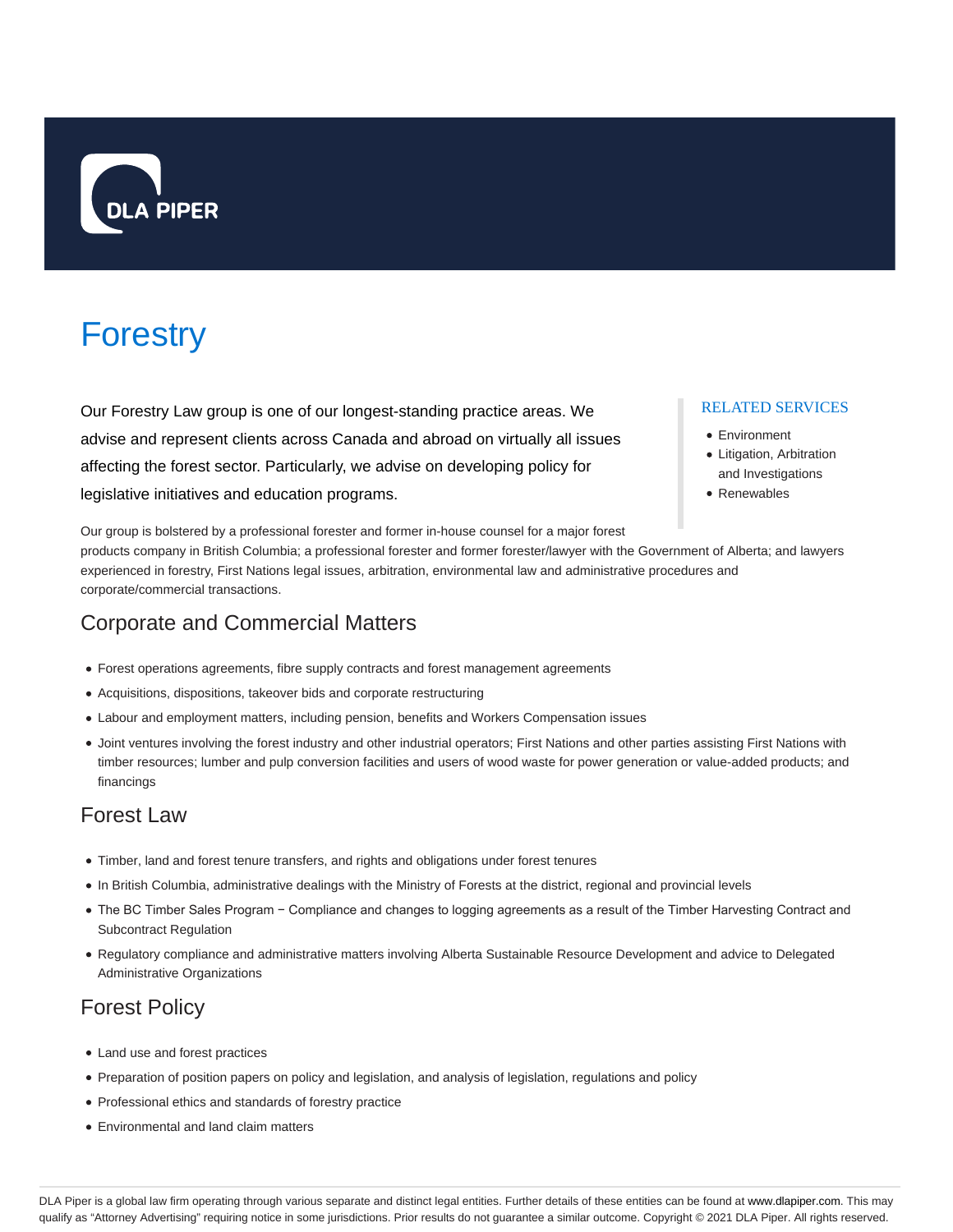- Advising on aboriginal land and resource claims
- Environmental litigation and administrative proceedings
- Environmental reviews, audits and assessments
- Advice and representation for effective corporate organization, governance and environmental management systems to monitor and ensure compliance with environmental forest practices statutes

# Litigation of Forestry Disputes

- Environmental challenges to forestry operations and the defence of environmental charges
- Responses to aboriginal challenges to forest tenure
- Land claims to forest tenure lands
- Stumpage disputes, and rate and other arbitrations under logging contracts
- Administrative hearings in relation to forest practices
- Injunction proceedings in land use disputes

## Emerging Issues

The Canadian forest industry in undergoing a significant restructuring to address:

- The emergence of new global competitors, both in conversion operations and fibre supply
- Pressure on forest resources from other users
- The resolution of land claims and the increasing role of First Nations in the forest sector
- The de-integration of the forest industry and its consolidation within sectors
- Globalization and free trade
- Innovative and developing regulatory changes dealing with resource ownership, forest practices and timber pricing
- The increasing focus on corporate responsibility for forest management and field operations
- The potential impact of the mountain pine beetle on forest management and field operations
- Represented Western Forest Products Inc. in the \$21.8 Million Sale of its Former Pulp Mill Site to Woodfibre LNG Limited.

## **NEWS**

**DLA Piper Canada lawyers recognized in 2022 Canadian Legal Lexpert Directory**

March 4, 2022

DLA Piper (Canada) LLP is pleased to announce our lawyers have been ranked as leading practitioners in the 2022 edition of the Canadian Legal Lexpert Directory.

**DLA Piper (Canada) LLP welcomes associate Erin Hunter**

#### 14 February 2022

DLA Piper (Canada) LLP welcomes Erin Hunter to our Vancouver office. Erin joins the Litigation, Arbitration and Investigations and Forestry groups as an associate and will assist with forestry-related litigation and advisory work.

**DLA Piper wins injunction appeal for Teal Cedar Products Ltd.**

DLA Piper is a global law firm operating through various separate and distinct legal entities. Further details of these entities can be found at www.dlapiper.com. This may qualify as "Attorney Advertising" requiring notice in some jurisdictions. Prior results do not guarantee a similar outcome. Copyright © 2021 DLA Piper. All rights reserved.